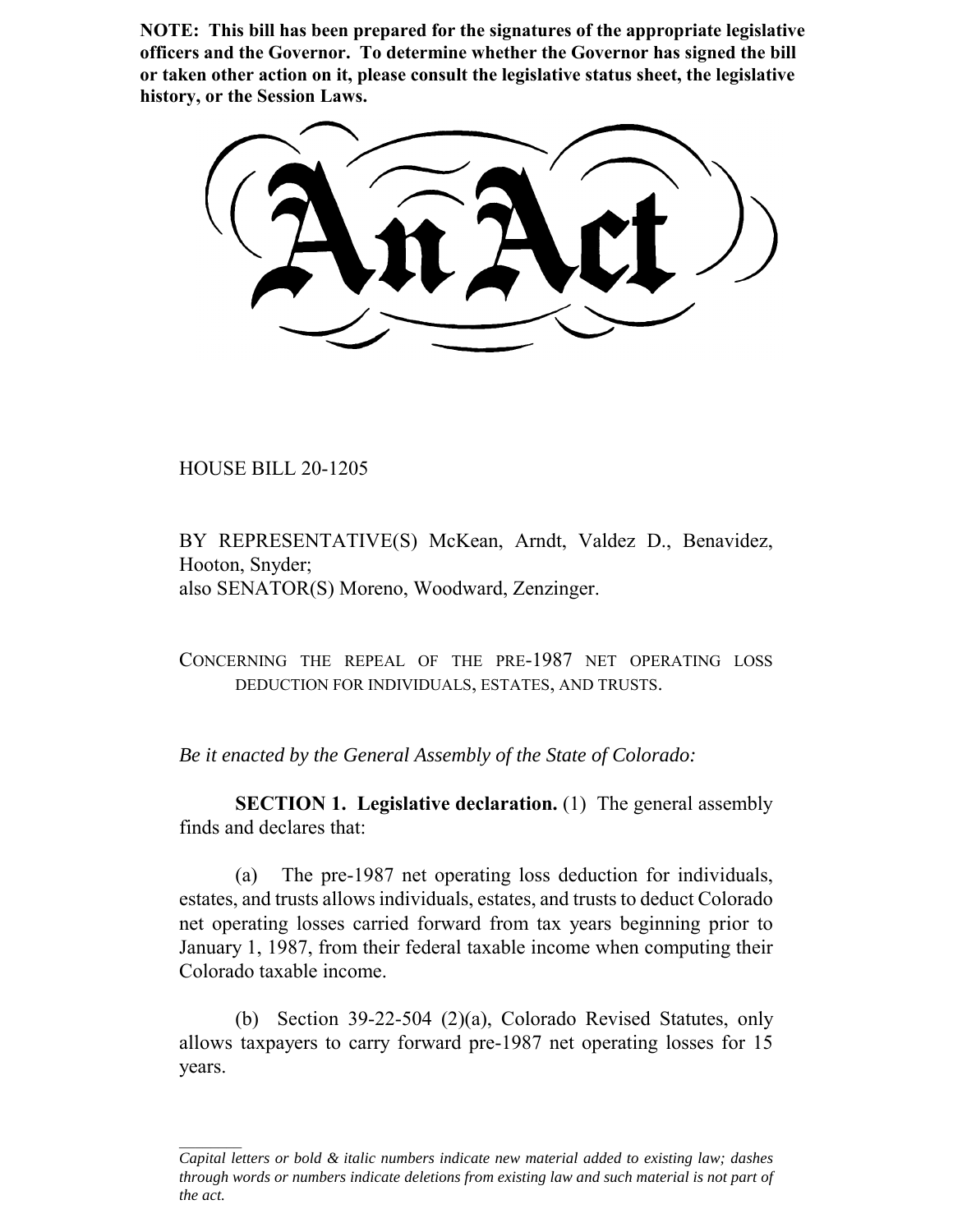(c) Thus, the latest year that an individual, estate, or trust could have used the pre-1987 net operating loss deduction and carried forward a net operating loss generated in 1987 was 2002.

(2) Therefore, it is the intent of the general assembly to simplify the administration of taxes for the state of Colorado by repealing tax expenditures that are obsolete and can no longer be claimed.

**SECTION 2.** In Colorado Revised Statutes, 39-22-104, **repeal**  $(4)(d)$  as follows:

**39-22-104. Income tax imposed on individuals, estates, and trusts - single rate - legislative declaration - definitions - repeal.** (4) There shall be subtracted from federal taxable income:

(d) The net operating loss deduction allowed under section 39-22-504 to the extent carried over from a taxable year beginning prior to January 1, 1987;

**SECTION 3. Act subject to petition - effective date.** This act takes effect January 1, 2021; except that, if a referendum petition is filed pursuant to section 1 (3) of article V of the state constitution against this act or an item, section, or part of this act within the ninety-day period after final adjournment of the general assembly, then the act, item, section, or part will not take effect unless approved by the people at the general election to be held in November 2020 and, in such case, will take effect January 1, 2021,